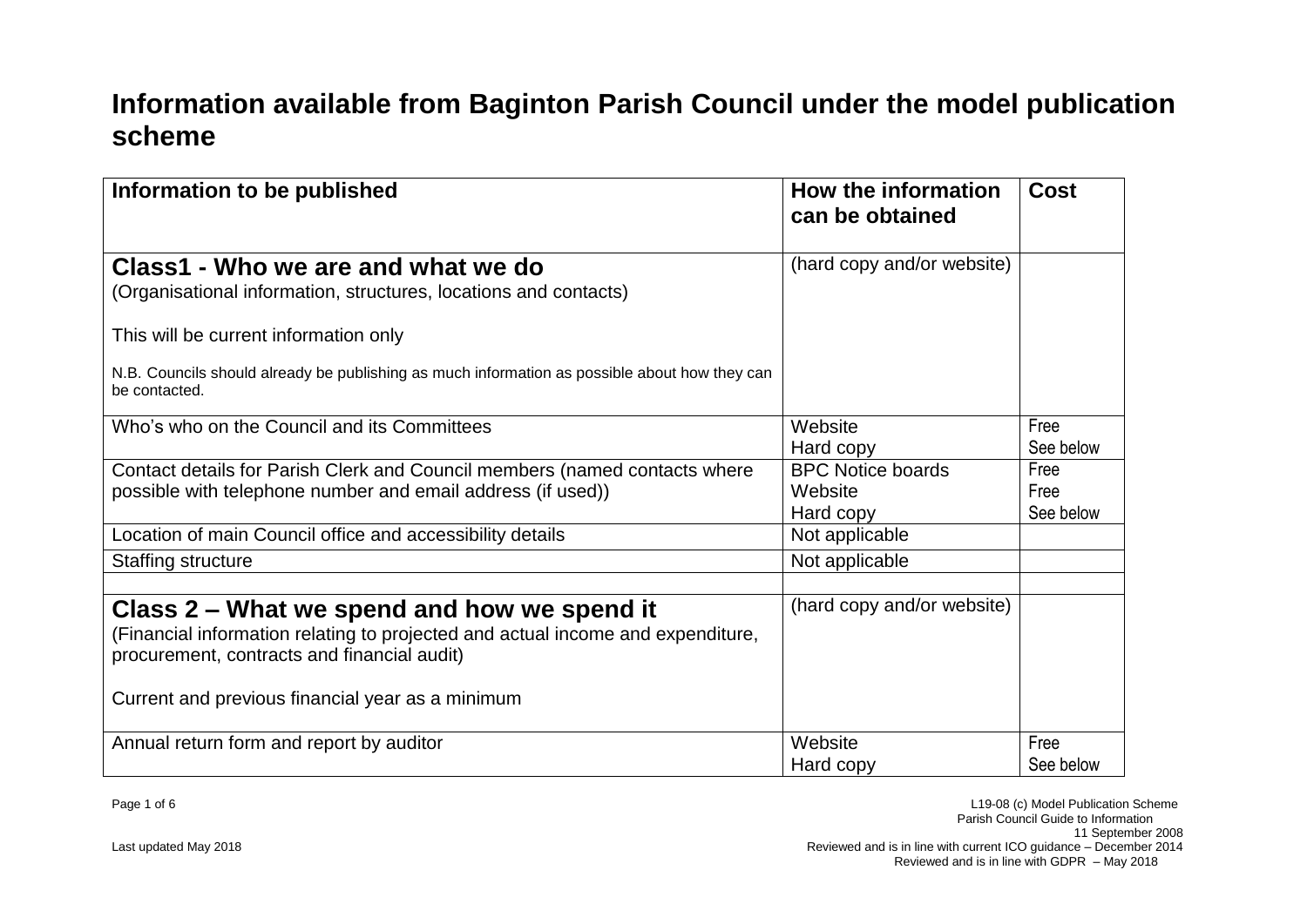| <b>Finalised budget</b>                                                                                                                   | Website                | Free              |
|-------------------------------------------------------------------------------------------------------------------------------------------|------------------------|-------------------|
|                                                                                                                                           | Hard copy              | See below         |
| Precept                                                                                                                                   | Website                | Free              |
|                                                                                                                                           | Hard copy              | See below         |
| <b>Borrowing Approval letter</b>                                                                                                          | Not applicable         |                   |
| <b>Financial Standing Orders and Regulations</b>                                                                                          | Website                | Free              |
|                                                                                                                                           | Hard copy              | See below         |
| Grants given and received                                                                                                                 | Hard copy              | See below         |
| List of current contracts awarded and value of contract                                                                                   | Hard copy              | See below         |
| Members' allowances and expenses                                                                                                          | Hard copy              | See below         |
| Class 3 – What our priorities are and how we are doing<br>(Strategies and plans, performance indicators, audits, inspections and reviews) | (hard copy or website) |                   |
| Parish/Neighbourhood Plan (current and previous year as a minimum)                                                                        | Website<br>Hard copy   | Free<br>See below |
| Annual Report to Parish or Community Meeting (current and previous year as a<br>minimum)                                                  | Website<br>Hard copy   | Free<br>See below |
| <b>Quality status</b>                                                                                                                     | Not applicable         |                   |
| Local charters drawn up in accordance with DCLG guidelines                                                                                | Not applicable         |                   |
|                                                                                                                                           |                        |                   |
| Class 4 – How we make decisions                                                                                                           | (hard copy or website) |                   |
| (Decision making processes and records of decisions)                                                                                      |                        |                   |
| Current and previous council year as a minimum                                                                                            |                        |                   |
| Timetable of meetings (Council, any committee/sub-committee meetings and                                                                  | Website                | Free              |
| parish meetings)                                                                                                                          | Hard copy              | See below         |
| Agendas of meetings (as above)                                                                                                            | Website                | Free              |
|                                                                                                                                           | Hard copy              | See below         |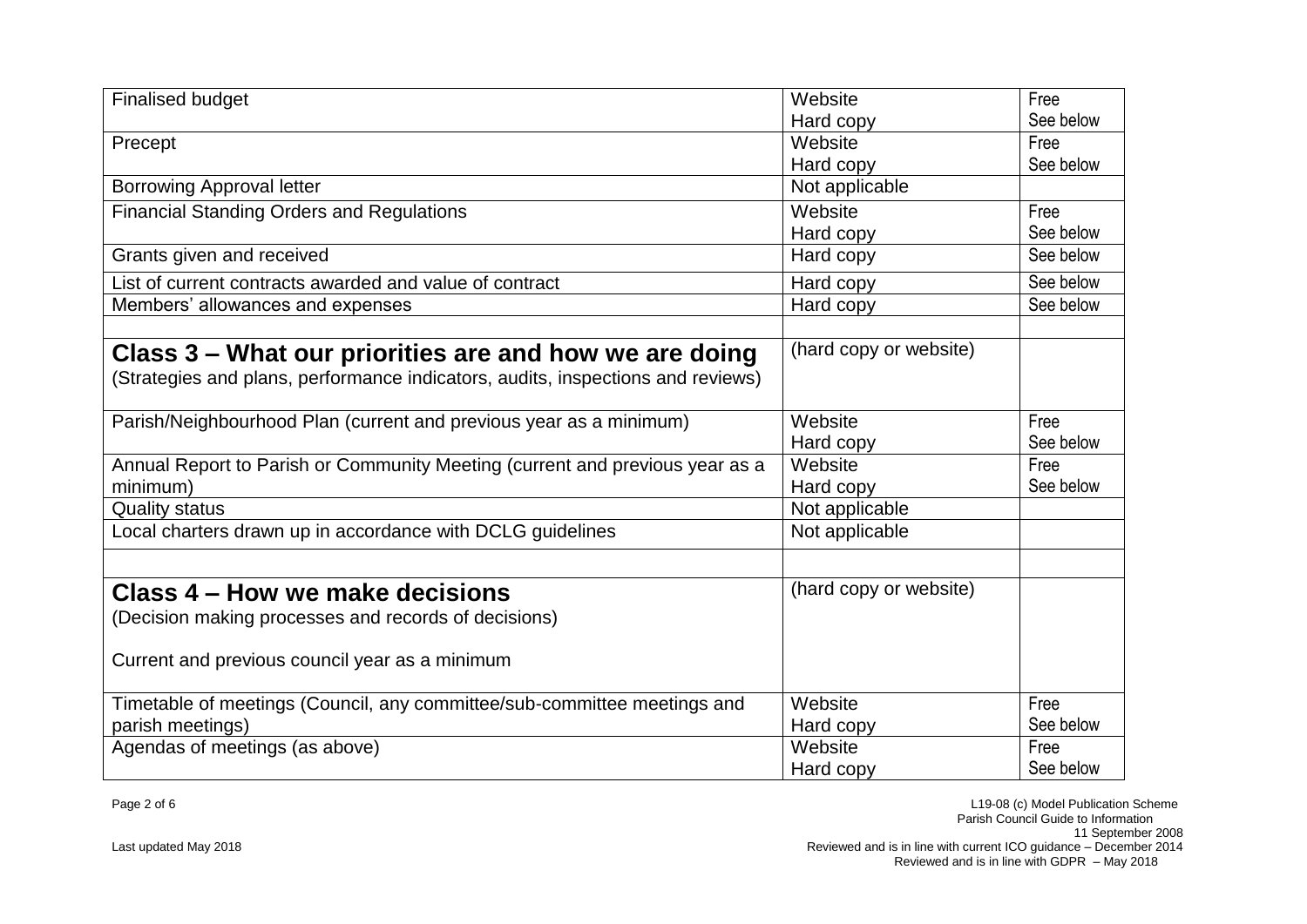| Minutes of meetings (as above) - nb this will exclude information that is properly<br>regarded as private to the meeting.                                                                                                                                                                                                                                       | Website<br>Hard copy   | Free<br>See below |
|-----------------------------------------------------------------------------------------------------------------------------------------------------------------------------------------------------------------------------------------------------------------------------------------------------------------------------------------------------------------|------------------------|-------------------|
| Reports presented to council meetings - nb this will exclude information that is properly<br>regarded as private to the meeting.                                                                                                                                                                                                                                | Website<br>Hard copy   | Free<br>See below |
| Responses to consultation papers                                                                                                                                                                                                                                                                                                                                | Hard copy              | See below         |
| Responses to planning applications                                                                                                                                                                                                                                                                                                                              | Hard copy              | See below         |
| Bye-laws                                                                                                                                                                                                                                                                                                                                                        | Not applicable         |                   |
|                                                                                                                                                                                                                                                                                                                                                                 | (hard copy or website) |                   |
| Class 5 – Our policies and procedures<br>(Current written protocols, policies and procedures for delivering our services<br>and responsibilities)                                                                                                                                                                                                               |                        |                   |
| Current information only                                                                                                                                                                                                                                                                                                                                        |                        |                   |
| Policies and procedures for the conduct of council business:                                                                                                                                                                                                                                                                                                    | Website                | Free              |
| Procedural standing orders<br>Committee and sub-committee terms of reference<br>Delegated authority in respect of officers<br>Code of Conduct<br><b>Policy statements</b>                                                                                                                                                                                       | Hard copy              | See below         |
| Policies and procedures for the provision of services and about the employment<br>of staff:                                                                                                                                                                                                                                                                     | Website<br>Hard copy   | Free<br>See below |
| Internal policies relating to the delivery of services<br>Equality and diversity policy<br>Health and safety policy<br>Recruitment policies (including current vacancies)<br>Policies and procedures for handling requests for information<br>Complaints procedures (including those covering requests for information and<br>operating the publication scheme) |                        |                   |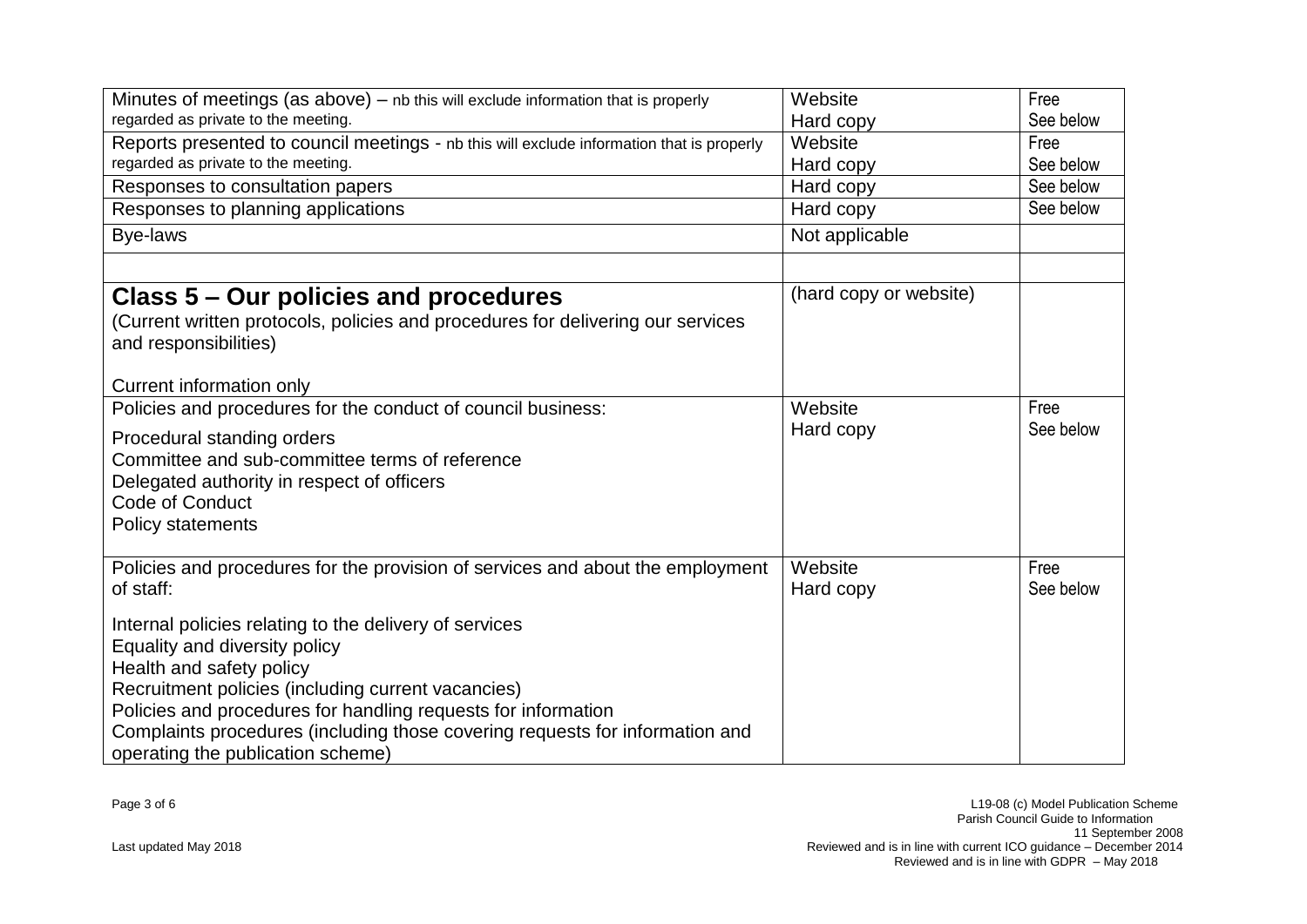| Information security policy                                                                                                                                                                      | Website                                                                               | Free              |
|--------------------------------------------------------------------------------------------------------------------------------------------------------------------------------------------------|---------------------------------------------------------------------------------------|-------------------|
|                                                                                                                                                                                                  | Hard copy                                                                             | See below         |
| Records management policies (records retention, destruction and archive)                                                                                                                         | Website                                                                               | Free              |
|                                                                                                                                                                                                  | Hard copy                                                                             | See below         |
| Data protection policies                                                                                                                                                                         | Website                                                                               | Free              |
|                                                                                                                                                                                                  | Hard copy                                                                             | See below         |
| Schedule of charges (for the publication of information), where applicable                                                                                                                       | Website                                                                               | Free              |
|                                                                                                                                                                                                  | Hard copy                                                                             | See below         |
| Class 6 – Lists and Registers<br>Currently maintained lists and registers only                                                                                                                   | (hard copy or website;<br>some information may<br>only be available by<br>inspection) |                   |
| Any publicly available register or list (if any are held this should be publicised; in most<br>circumstances existing access provisions will suffice)                                            | Hard copy                                                                             | See below         |
| <b>Assets Register</b>                                                                                                                                                                           | Website<br>Hard copy                                                                  | Free<br>See below |
| Disclosure log (indicating the information that has been provided in response to requests;<br>recommended as good practice, but may not be held by parish councils)                              | Hard copy                                                                             | See below         |
| Register of members' interests                                                                                                                                                                   | Website<br>Hard copy                                                                  | Free<br>See below |
| Register of gifts and hospitality                                                                                                                                                                | Hard copy                                                                             | See below         |
| Class 7 - The services we offer<br>(Information about the services we offer, including leaflets, guidance and<br>newsletters produced for the public and businesses)<br>Current information only | (hard copy or website;<br>some information may<br>only be available by<br>inspection) |                   |
| <b>Allotments</b>                                                                                                                                                                                | Not applicable                                                                        |                   |
| Burial grounds and closed churchyards                                                                                                                                                            | Not applicable                                                                        |                   |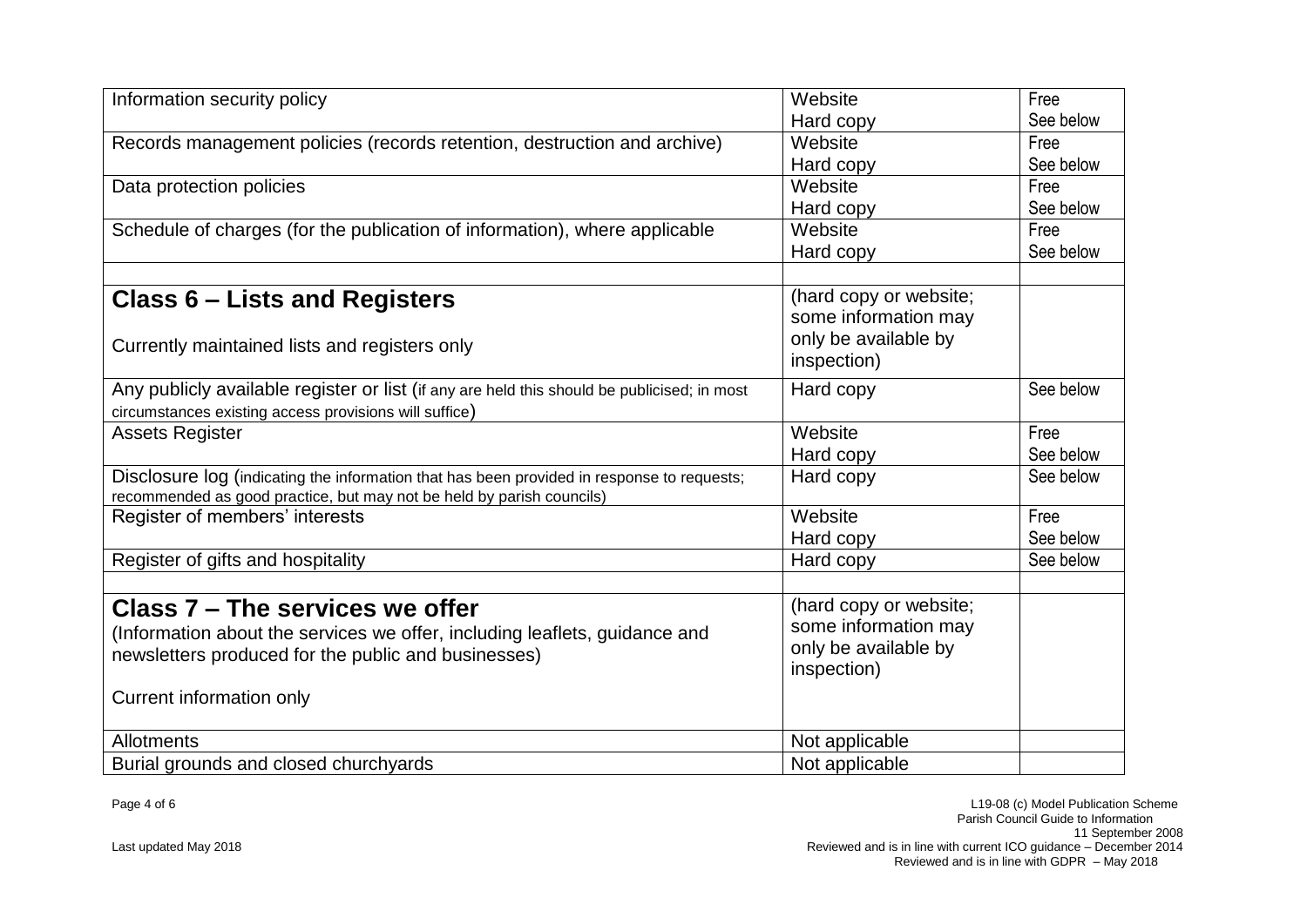| Community centres and village halls                                                | Website        | Free      |
|------------------------------------------------------------------------------------|----------------|-----------|
|                                                                                    | Hard copy      | See below |
| Parks, playing fields and recreational facilities                                  | Website        | Free      |
|                                                                                    | Hard copy      | See below |
| Seating, litter bins, clocks, memorials and lighting                               | Website        | Free      |
|                                                                                    | Hard copy      | See below |
| <b>Bus shelters</b>                                                                | Website        | Free      |
|                                                                                    | Hard copy      | See below |
| <b>Markets</b>                                                                     | Not applicable |           |
| <b>Public conveniences</b>                                                         | Not applicable |           |
| Agency agreements                                                                  | Not applicable |           |
| A summary of services for which the council is entitled to recover a fee, together | Not applicable |           |
| with those fees (e.g. burial fees)                                                 |                |           |
|                                                                                    |                |           |
| <b>Additional Information</b>                                                      | <b>None</b>    |           |
| This will provide Councils with the opportunity to publish information that is not |                |           |
| itemised in the lists above                                                        |                |           |
|                                                                                    |                |           |
|                                                                                    |                |           |
|                                                                                    |                |           |
|                                                                                    |                |           |
|                                                                                    |                |           |
|                                                                                    |                |           |

## **Contact details:** Phil Clark

Clerk to Baginton Parish Council, c/o 45 Mill Hill, Baginton, Warwickshire. CV8 3AH Email: [bagintonpc@gmail.com](mailto:bagintonpc@gmail.com) Tel: 07746 521087